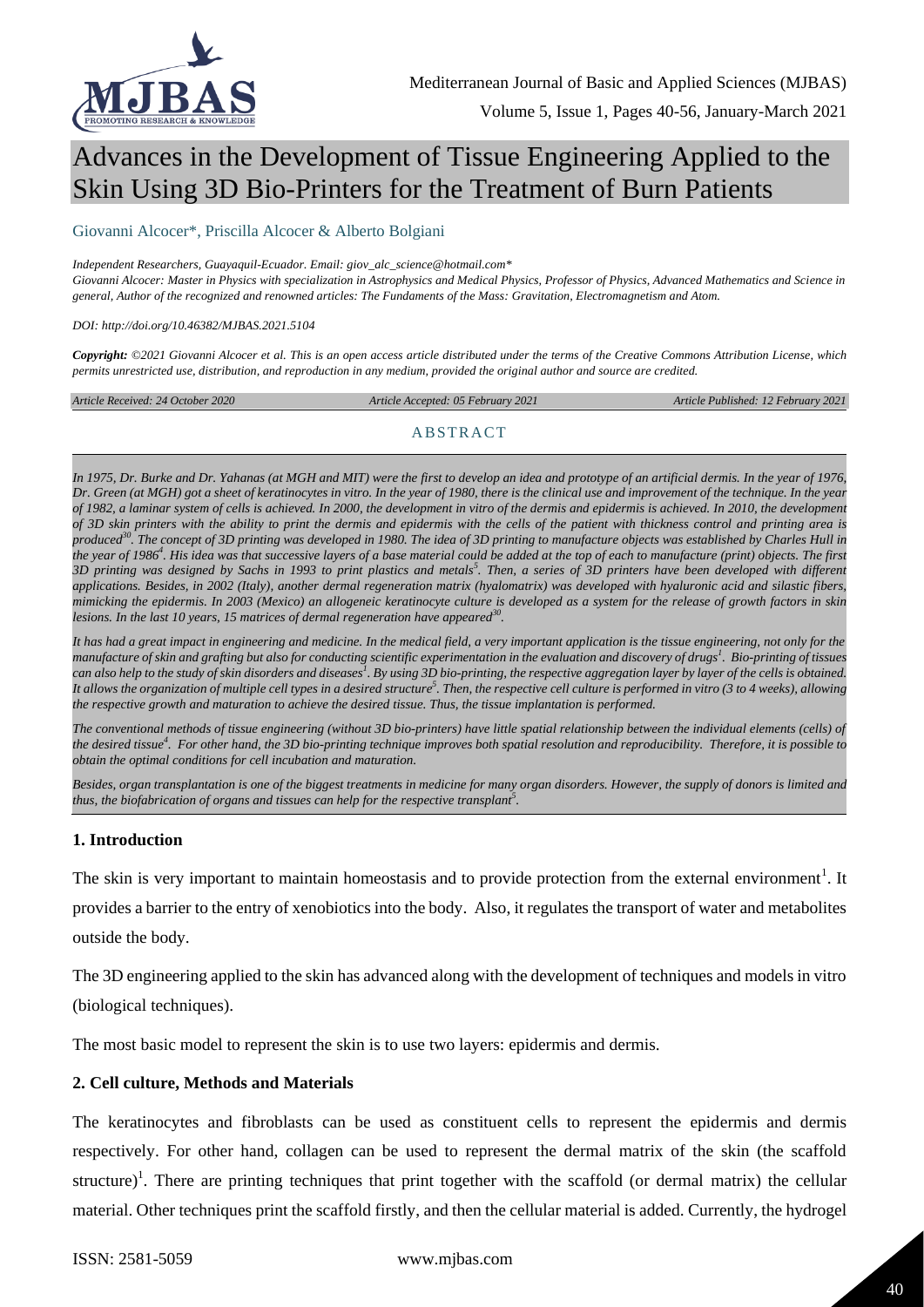

is under experimentation to represent this dermal matrix. The dermal matrix is the base impression material where the keratinocytes and fibroblasts are added. As it was mentioned before, the most basic structure to represent the skin is two layers: epidermis and dermis. The epidermis is represented by the keratinocytes and the stratum corneum is represented by corneocytes. The dermis is represented by synthetic substrates (nylon and polycarbonates) or protein stratifications (such as collagen, glucosamine and fibrin) or dermis from dead skin or fibroblasts. Fibroblasts is the most used to represent the dermis among these substrates.

The incubation technique consists in growing (culturing) keratinocytes-corneocytes in an air-liquid interface in a dermal substitute<sup>1</sup>. It is a process of incubation and exposure of the epidermis to an air-liquid interface to achieve maturation and stratification of the skin<sup>1</sup>. Also, it helps the formation of the stratum corneum<sup>1</sup>.

The keratinocytes receive nutrients from the lower surface of the culture in a culture period of 3-4 weeks<sup>1</sup>. The culture medium needs to be changed sometimes during this period<sup>1</sup>. The cell viability and cell interactions can be analyzed through a microscope<sup>1</sup>. In this way, it is possible to obtain a tissue that mimics the biological, physiological and morphological characteristics of the human skin.

Also, this model is very good for reproducing the structure of the skin. However, it must be improved in regards to the cellular interaction (coupling) and immune functions of the skin (functionality). For other hand, it is necessary to improve the yield of these crops. In addition, 3D engineering allows us to obtain a stratified matrix where several tissues can be manufactured according to the respective function and different sizes<sup>1</sup>. One of the techniques for culturing the cells is the following: fibroblasts and keratinocytes (it was added trypsin and kept on ice before printing) can be grown at a temperature between 35 and 40 degrees Celsius, with a solution of  $CO<sub>2</sub>$ , penicillin and bovine serum<sup>1</sup>.

Among the additive factors which are added to improve the tissue maturation are: human keratinocyte supplement, hydrocotrisone, bovine insulin, ascorbic acid, calcium chloride. Besides, the medium is changed during culture every day for approximately two weeks<sup>1</sup>. Hydrogel (it was diluted with a phosphate-saline solution and kept on ice before printing) is used as a collagen and as a scaffold material for printing<sup>1</sup>.

The inkjet pressure (ranges from 1 to 3 psi) and the duration of the printing pulses (500 to 1000 µs) (separation between cells: 100 to 1000 µm) are important for the cell viability, resolution, droplet volume (20 to 60 nL) and cell interaction. These parameters are determined from the viscosity of the biomaterials that are printed<sup>1</sup>.



**Fig.1.** Printing scheme of the layer by layer method

Firstly, two layers of collagen were printed. Then a layer of fibroblasts and/ or keratinocytes was printed. The last figure corresponds to a top view of the layers<sup>1</sup>. This process can be repeated several times. Thus, it is possible to get the following scheme: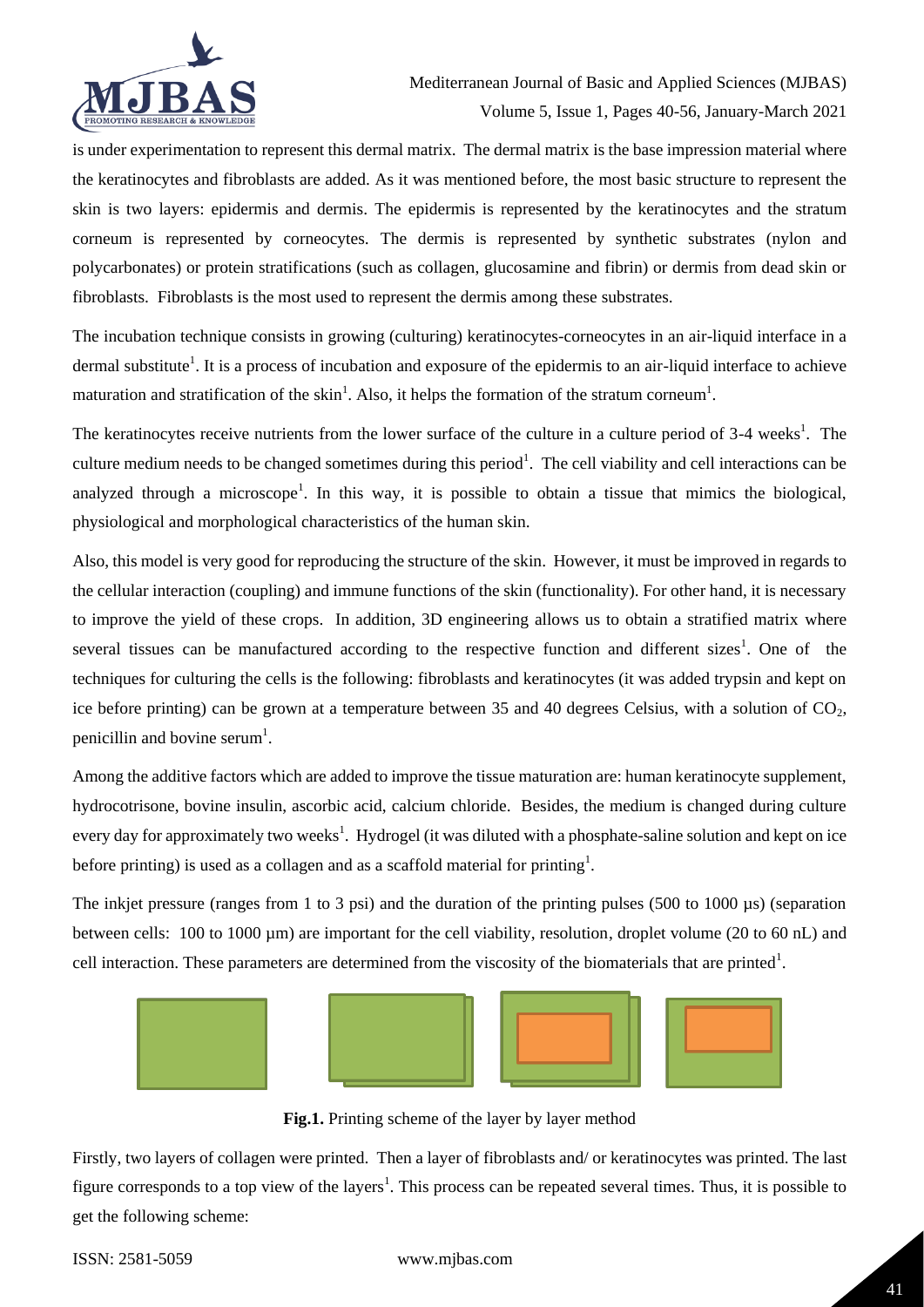

Mediterranean Journal of Basic and Applied Sciences (MJBAS) Volume 5, Issue 1, Pages 40-56, January-March 2021





Here, 10 layers of collagen, 4 layers of fibroblasts (dermis) and two layers of keratinocytes (epidermis) have been used. In addition, layers of corneocytes can be included to represent the stratum corneum and other additive factors to improve the culture in conjunction with the fibroblasts or keratinocytes<sup>1</sup>.

Sodium bicarbonate vapor can be applied at the interface of each collagen layer and between the first collagen layer and the support glass disk. It is done to increase adhesion between the layers<sup>1</sup>.



**Fig.3.** Bioprinting scheme<sup>4</sup>

## **3. 3D Bioprinters Applied to Tissues**

Preliminary studies and analyzes can be carried out through this engineering, to obtain the optimal printing parameters (pressure, speed and vertical movement (z offset of the injector). It would give rise to appropriate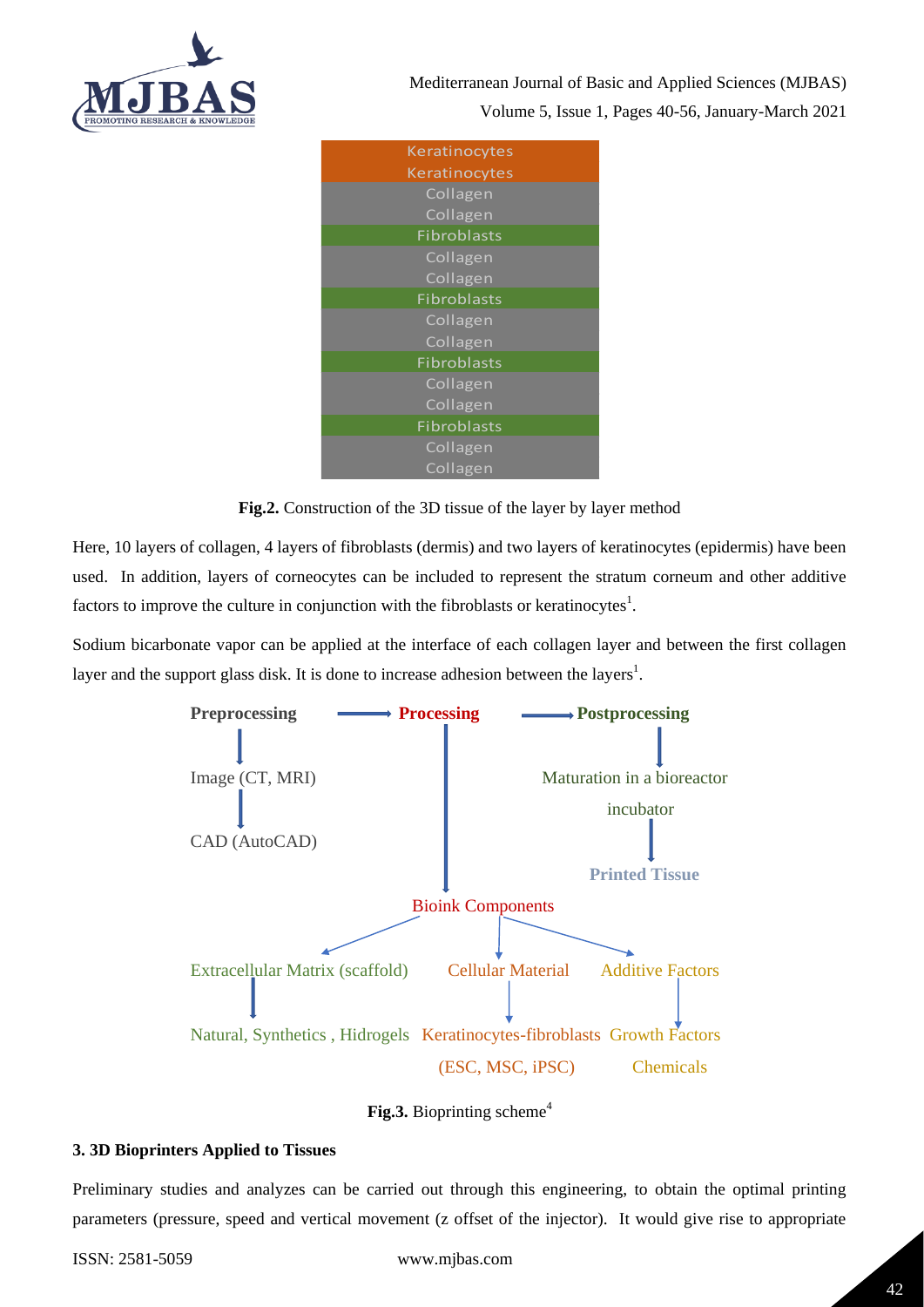

results for cell viability and densities, concentrations (1 to 5 mg/mL for Collagen,, 0.5 to 10 million cells/mL for Cell suspension) and percentages cells in the epidermis and dermis. Besides, it would serve as equivalents of the skin in the physiological and anatomical aspect<sup>1</sup>.

It is also an advantage with respect to the use of animal skin to mimic the physiology of the skin (due to ethical aspects) and to study skin disorders. Besides, it is an advantage over conventional tissue grafts without the use of the 3D printer with regard to reproducibility and high crop yield levels. Therefore, the optimal printing parameters for cell viability and proliferation such as resolution and cell density can be obtained by using the 3D printer.

There are the following printing parameters: air pressure (inkjet), pulses of printing duration (for inkjet/drop printing), size of the printing layer, volume of the drop, space between drops/resolution, cell density<sup>1</sup>.

The resolution of the bio-printing techniques ranges from a scale of a few micrometers to a little beyond 100  $\mu$ m<sup>3</sup>.

Actually, the types of printing are: lithography, laser, ink-jet deposition, and photopolymerization<sup>3</sup>.

There are the next strategies used in tissue bioprinting: biomimicry, autonomous assembly, and microtexture<sup>4</sup>.

Another application is to obtain superficial grafts (as bandages) for wound healing (there is also a spray that helps heal superficial wounds) and to study skin disorders. It is important that the bioprinting method does not produce toxicity or collateral damage to the cells and their DNA. Also, the bio-printing method must result in a mechanically and functionally stable tissue. There are two techniques: the one that involves incubation and without incubation (performed in the operating room, clinical bioprinting). There must be cell viability in vitro before the tissue integration with a good specific functioning of the tissue with respect to the technique that involves incubation<sup>3</sup>. Currently, hydrogel as a collagen and printing base material is under study to achieve the development of functional tissues.

For other hand, the cells show different biological activity in 2D and 3D environments. Thus, the printing of tissues and organs require a 3D scheme<sup>3</sup>. It is possible to perform the manual (conventional) assembly of 2D cell sheets or layers (layer by layer printing) to a 3D structure.

The conventional tissue manufacturing involves cell culture within a scaffold that has a porous structure to mimic the properties of the extracellular matrix<sup>5</sup>. This technology using scaffold (extra-cellular matrix) has been used to make bones, skins and cartilage. However, it has complications to mimic complex tissue structures and to locate multiple types of cells in desired and ordered positions<sup>5</sup>.

The future of tissue engineering is the manufacture of functional tissues and organs for the respective transplant in a reasonable time scale<sup>3</sup>. In addition, efficiency, automation, reproducibility, scalability (micrometer resolution) is obtained with the 3D printer. 3D bio-printing can be considered as a simultaneous deposition of cells (keratinocytes, corneocytes, fibroblasts: epidermis and dermis) and other additive factors in a dermal matrix (scaffold-structure) (hydrogel).

The respective functionality of the tissue must be checked over a wide range of external conditions (pressure, temperature, exposure to the atmosphere, etc.) and its coupling without collateral effects after performing the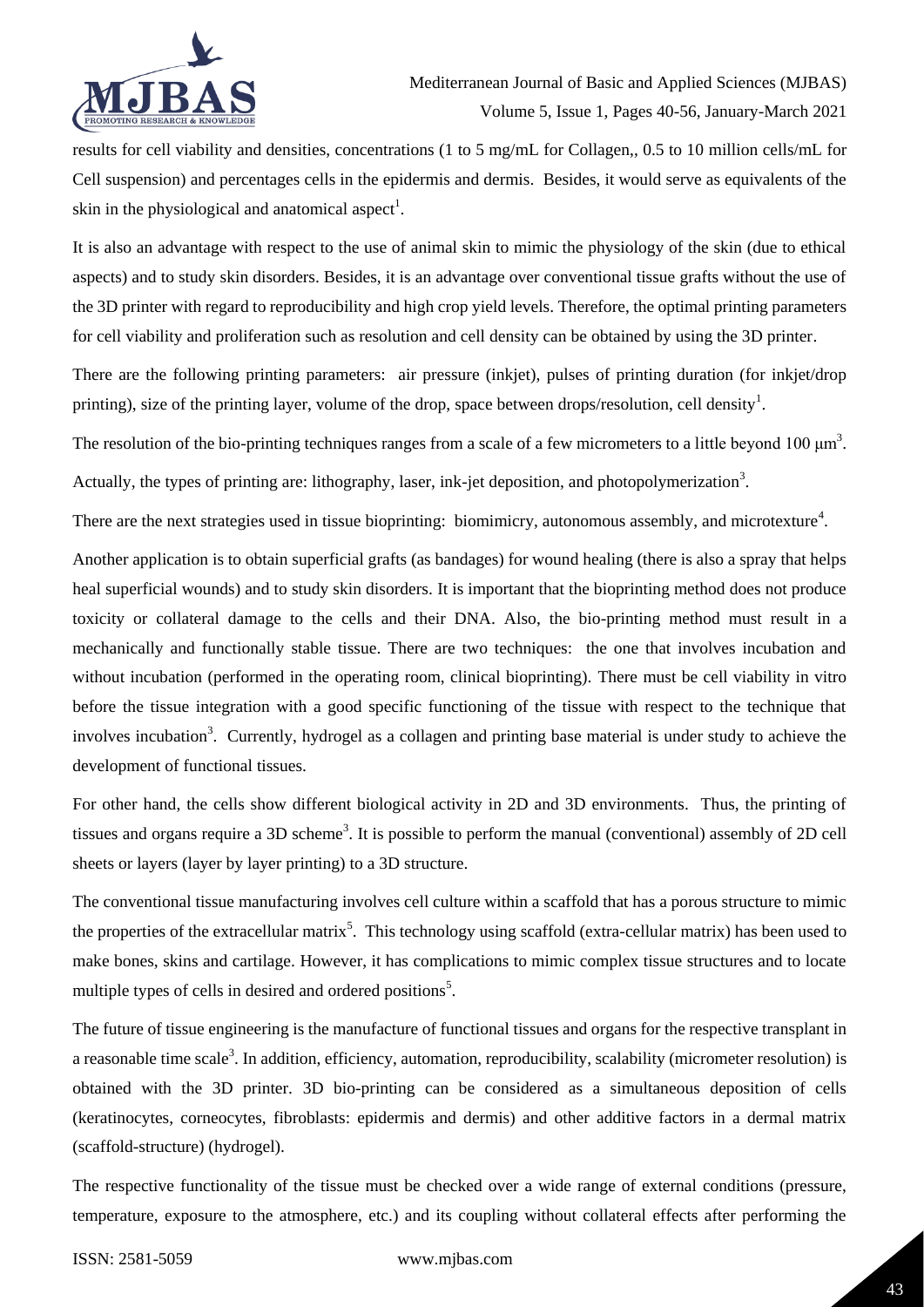

implant of the tissue. These conditions must also be verified in vitro. Another technique used to improve tissue functionality is the two photon polymerization  $(2PP)^3$  technique. The bioprinting technique consists of 3 stages: software development (with the use of computers) for the tissue or organ design and the control of cell deposition, printing (cell and hydrogel deposition), and maturation of the tissue or organ (incubation or the use of a bio-reactor). This last stage involves the use of biological techniques of cell assembly, fusion or aggregation<sup>3</sup>. Then, the respective implantation of the tissue in the skin would be performed. It is also possible to perform the implantation of the tissue in the skin avoiding the incubation process (clinical bioprinting).

Software development is the phase that includes all the planning details which proceed to the production of tissue printing. It includes images of the anatomical structure of the tissue (by means of CT (computed tomography), MRI (magnetic resonance imaging), etc.). Then, a CAD (Computer Automated Design) program is used to transfer the image to a bioprinter. Among the possible softwares that can be used are: AutoCAD, SOLIDWORKS, CATIA, etc. These programs convert the image into a blueprint. The blueprint is converted to a heterogeneous model where the materials to be used and the cellular composition and distribution are described<sup>5</sup>.

These programs transform the image into 2D cross sections (layers) of appropriate scale (adequate resolution). Then, the device can add them in a layer by layer way<sup>4</sup>. The printing stage involves a specific printing method and the use of a combination of materials or other additives<sup>4</sup>. It consists of the simultaneous deposition of cells using a deposition technique in a layer-by-layer mode<sup>5</sup>. The last stage involves the incubation process or the use of a bioreactor to grow the cells and the maturation process before the tissue is implanted<sup>3,5</sup>. However, most current bio-reactors are not appropriate to recreate the functioning of the tissue after the maturation process. Thus, it is necessary to refine the bio-reactor technology or use another incubation technique<sup>4</sup>. As it was said before, it is possible to perform the tissue implantation without incubation (performed in the operating room, clinical bio-printing).

The aggregation of cells (keratinocytes, corneocytes, fibroblasts) in hydrogel is currently under study. It is thought that the hydrogel improves the assembly of tissues and organs<sup>3</sup>.

## **4. Tecnología 3D Printing**

The different types of 3D technology for printing are the following: 3D bioprinting inkjet, 3D bioprinting microextrusion, 3D bioprinting laser and within the laser technique we have the stereolithography<sup>4</sup>. These types of printers are not in competition but their application depends of the required scale. Thus, if it is for a basic research for the cell analysis and without tissue construction, laser printing is indicated<sup>2</sup>.

*Inkjet 3D bioprinting:* Early studies used a modified 2D inkjet printer to print layered tissues. It is a non-contact technique that uses thermal forces, piezoelectric, pneumatic or electromagnetic microvalves to print bioink drops to a substrate. Therefore, it is possible to replicate a design made on the computer<sup>4</sup>. The thermal inkjet printer is the most used. The printing cells are heated for 2 $\mu$ s and thus the local temperature of 300°C is not a problem<sup>4</sup>. In addition, the maintaining of a thermal inkjet printer is easier than piezoelectric printer. Thus, the cells and biomaterials are modeled towards certain substrates (structures) in the form of drops<sup>5</sup>. The structure is formed by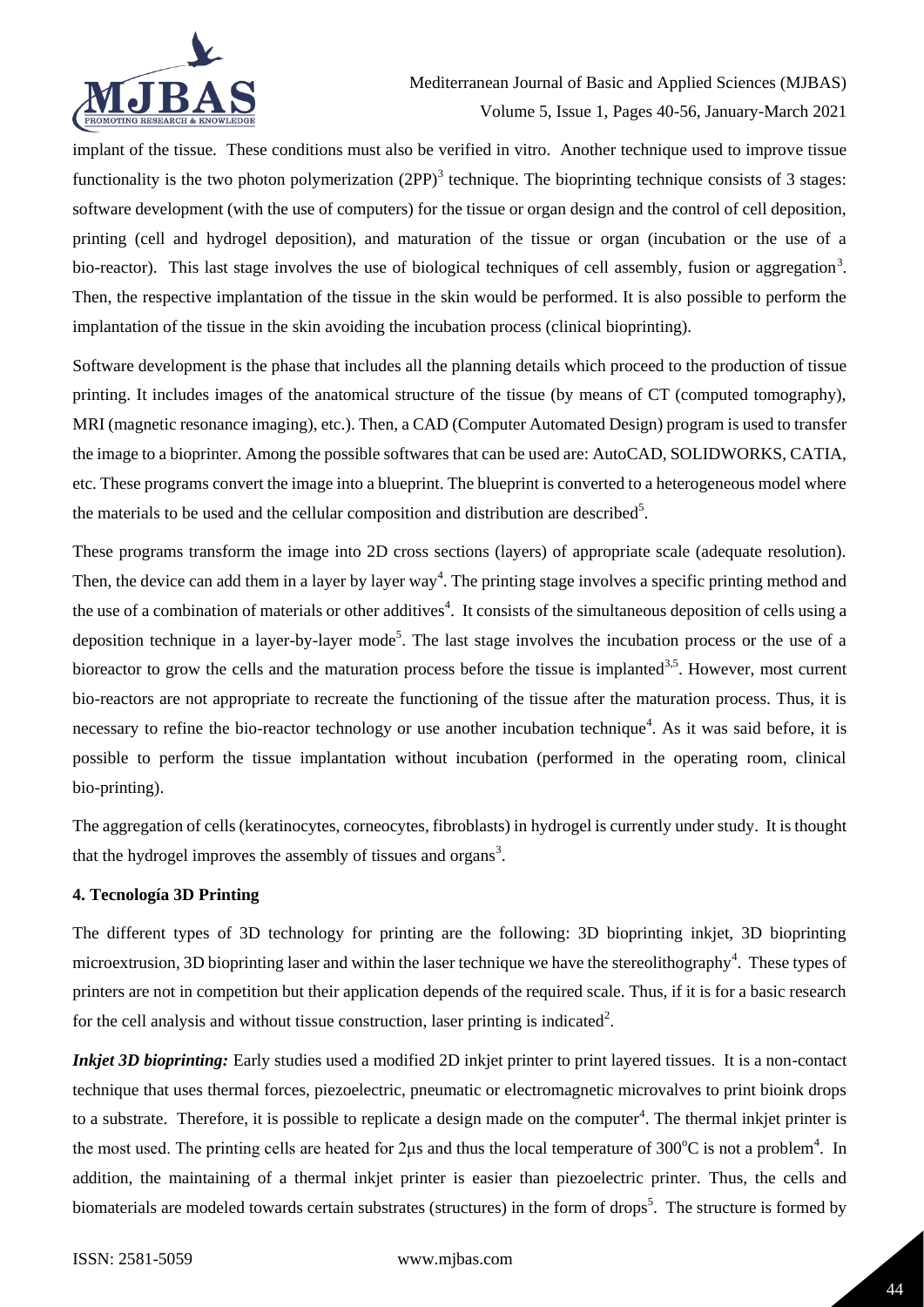

means of the continuous deposit of many drops in specified locations by using the software on the computer. The duration of local heating in each printing drop is for a short period of time (2μs) and the temperature increase is around 4 to  $10^{\circ}$ C. Research has shown that it does not affect the cell viability. One of the advantages of this technique is the low cost and high spatial resolution. For other hand, one of the disadvantages is the drop size (resolution) compared to other techniques<sup>4</sup>. However, this technique also reports an impression of low viscosity and cell distortion. The viscosity can be minimized using biomaterials based on water<sup>2</sup>.

*Main characteristics:* Electromagnetic, thermal, or piezoelectric forces that emit successive drops of bioink towards a substrate, high speed, availability, low cost, loss of precision in the location of the drops and size, necessity for low viscosity, cell viability around  $85\%$ <sup>4</sup>.

*Microextrusion 3D bioprinting:* It uses mechanical or pneumatic forces to print the bioink material. The printing is by contact by means of small continuous flows of bioink material. Likewise, the printing is achieved through a CAD design (software) by using the computer. At present, it is the most used and the most common method<sup>4</sup>. The printing is of high viscosity such as complex polymers. Besides, the printing results in high cell density. However, a disadvantage is the cell distortion (due to the tensions among the cells), low resolution and loss of cell viability<sup>4</sup>.

*Main characteristics:*Mechanical or pneumatic forces that dispense bioink through an injector, high viscosity of bioink, high cell density, distortion of cell structure, 40% cell viability, not expensive<sup>4</sup>.

*Laser 3D bioprinting*: It is a non-contact technique, which is used as for example in the manufacture of chip and integrated<sup>4</sup>. This technique sends laser pulses through a tape containing bioink. The bioink and the cells are suspended at the bottom of the tape. Then, they are vaporized by the laser pulse. It results in discrete drops which adhere to the substrate. This step is repeated several times until the 3D structure is created<sup>4</sup>. One of the main advantages of this technique is the high degree of precision and resolution (one cell per drop). It gives rise to the possibility of printing DNA and microcellular arrangements<sup>4</sup>. This technique also allows printing with a very high cell density and high resolution. Thus, for example, a bioink concentration of  $10^8$  cells/ml can be used to print discrete drops containing at least one cell<sup>4</sup>. The disadvantages are the low cell viability compared to other techniques and the preparation time of the tape. However, the printing time is fast if the preparation time of the tape is not taken into account<sup>4</sup>.

*Main characteristics:* Bioink and the cells are suspended at the bottom of a tape and when they are vaporized by a laser pulse, they are dispensed to a substrate, high degree of precision and resolution, ability to use high viscosity, printing with high cell density, large printing time, high cost,  $95\%$  cell viability, high cost<sup>4</sup>.

*Laser 3D Stereolitografía:* This technique uses photopolymerization, where the laser or ultraviolet light is directed towards a photopolymerizable liquid polymer, which converts the polymer into a layer. Since each layer is polymerizable, it is repeated several times to form the 3D structure<sup>4</sup>. When acrylics and epoxies are used as a photopolymerizable material, they result in high manufacturing accuracy compared with other techniques. However, the disadvantages are the intense ultraviolet radiation that is needed, the slow post-incubation-maturation process that is required and the few compatible materials for use with this technique<sup>4</sup>.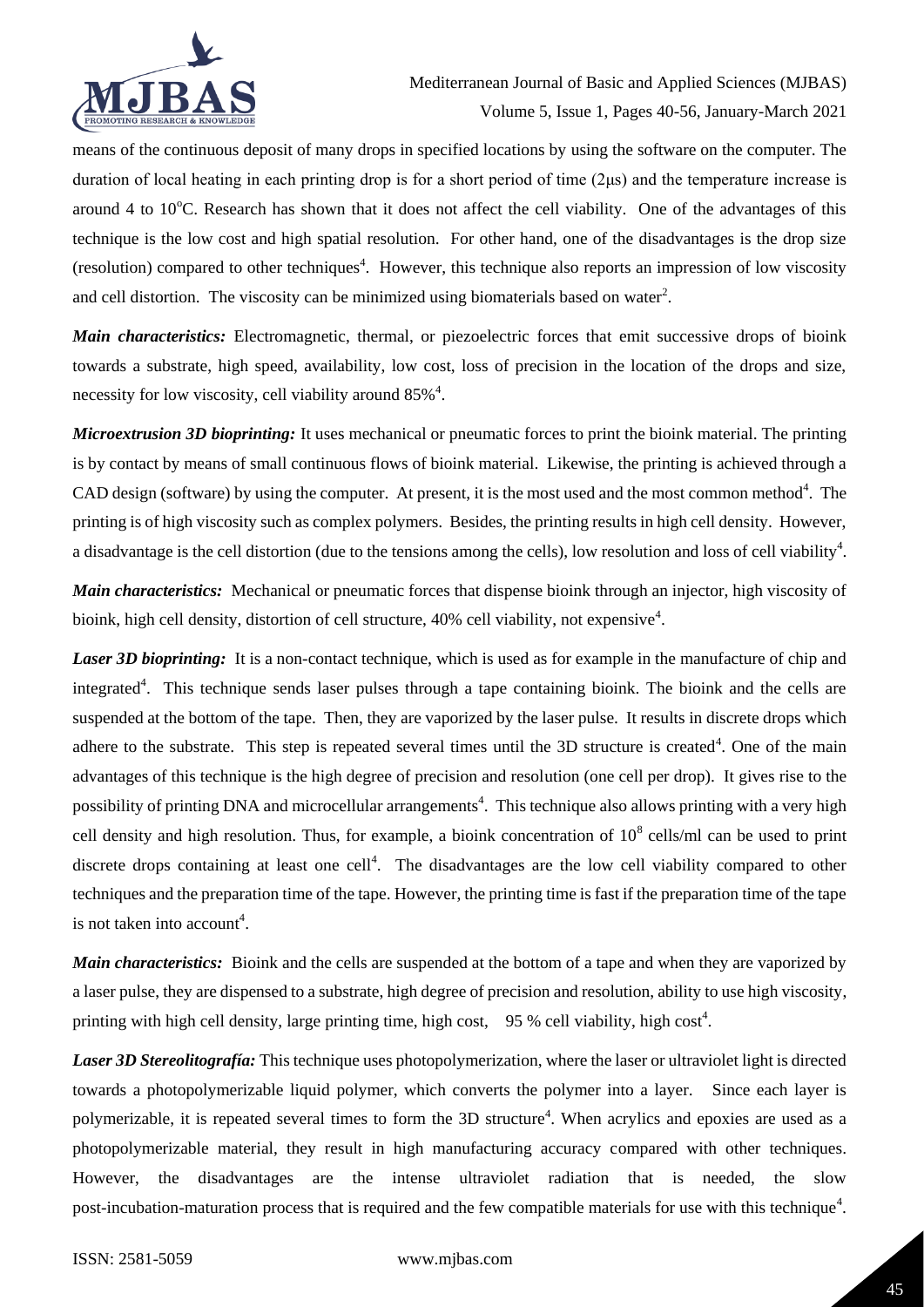



**Fig.5.** Laser printing

*Main characteristics:* It use digital light to dispense the bioink in a layer form, enough accuracy, low printing time, high intensity ultraviolet light, slow post-processing (incubation), loss of material compatibility, 90 % cell viability, not expensive<sup>4</sup>.

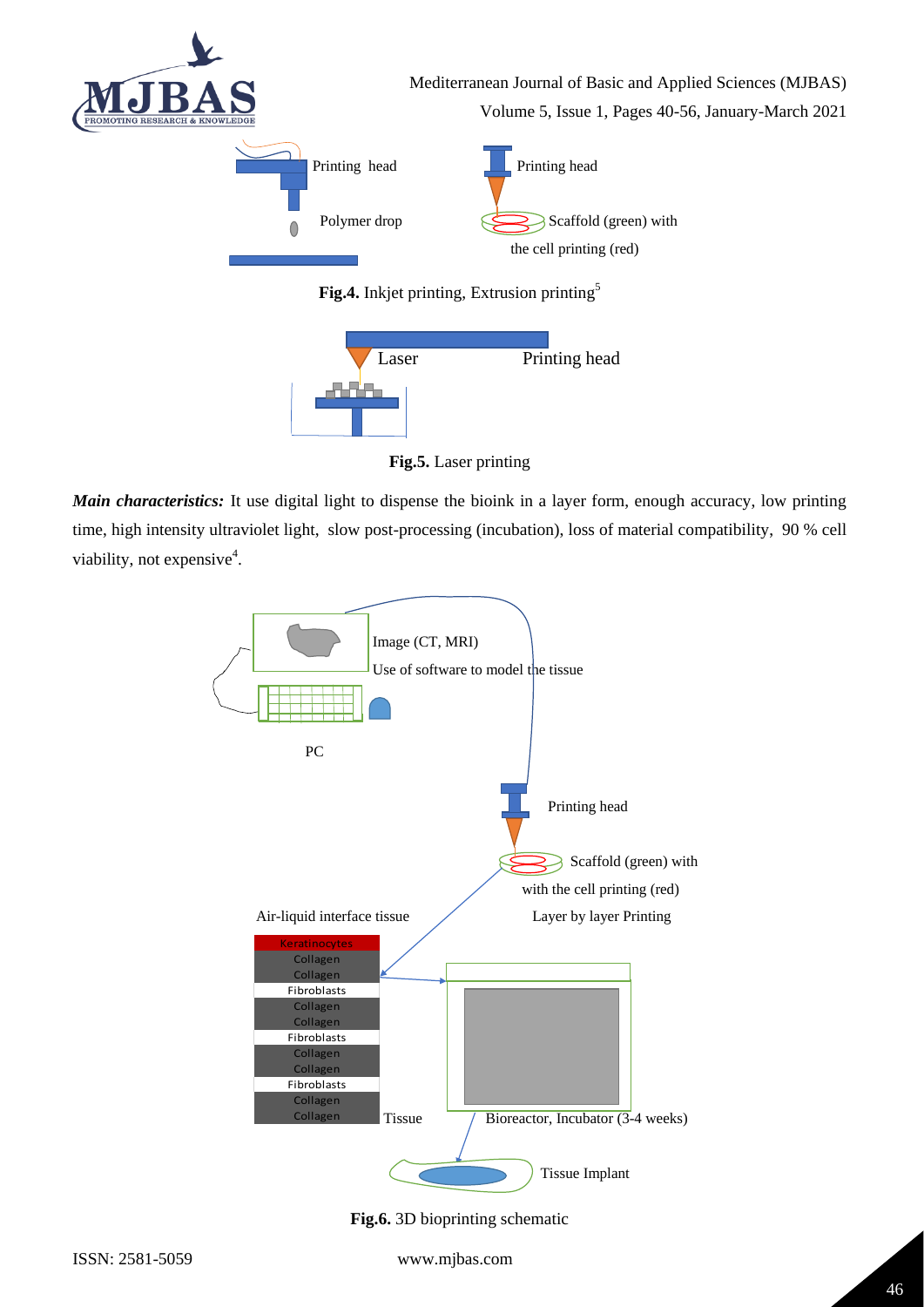

## **5. Printing Materials**

The characteristics that the printing materials should have are the following: appropriate viscosity, high mechanical forces, the structure should not collapse during the deposition process layer by layer, biocompatibility, biodegradable<sup>5</sup>. The biomaterials can be classified in synthetic and natural. The synthetics have the disadvantage of the cell proliferation and differentiation, while the natural biomaterials are mechanically weak<sup>5</sup>. The polyethylene glycol is one of the most used synthetic polymers for printing<sup>5</sup>. It is a water soluble polymer widely used for cell encapsulation<sup>5</sup>. The polyethylene glycol (PEG) can be modified with acrylic groups such as diacrylic ethylene glycol (PEGDA). For other hand, a copolymer based on polyte methacrylamide lactate and PEG was developed as bioprinting material<sup>5</sup>. The disadvantage of PEG is that it is a non-biodegradable polymer<sup>5</sup>.

The biodegradable synthetic polymers are for example: polylactic acid (PLA), polylactic-lactic-glycolic acid  $(PLGA)$  and poly-e-caprolactone  $(PCL)^5$ . Among the natural biomaterials, the collagen is an important protein of the extracellular matrix (ECM)<sup>5</sup>. The collagen consists of three amino acids: glycine, proline, and hydroxyproline. The cells can adhere and proliferate in the collagen. It has been widely used to regenerate skin, bone, cartilage<sup>5</sup> and widely used for 3D printing. The disadvantage is the weak mechanical force and long-lasting coupling (cohesion) of the tissue<sup>5</sup>. The gelatin is a derivative of native collagen. However, the gelatin is not stable at the body temperature. The gelatin can be modified by adding methacrylate group to the gelatin gel<sup>5</sup> (GelMA). GelMA hydrogels have been printed to create cartilage and cardiovascular structures<sup>5</sup>. For other hand, hyaluronic acid (HA) has a high biocompatibility and biodegradability<sup>5</sup>. HA hydrogels can be formed through the modification with the metracrilate group when they are exposed to ultraviolet light. It has a strong mechanical force ideal for printing hard tissues such as bones<sup>5</sup>.

Fibrin is a natural protein. Fibrin gels have been printed to improve the vascularization. Vascular networks, tubular tissues are printed by using fibrin gels<sup>5</sup>. Alginate is a natural polysaccharide (algae) and it is biodegradable and bioinerte<sup>5</sup>. It is excellent for printing long tissues<sup>5</sup>. For other hand, most hydrogels are weak. Thermoplastics can be deposited with these biomaterials during printing to improve the mechanical strength of hydrogels<sup>5</sup>. Examples of thermoplastics are hydroxymetiglicolide-co-e-caprolactone added with a methacrylate group (through photo-polymerization)<sup>5</sup>. Therefore, the resistance to axial and rotational forces was improved<sup>5</sup>. The cells removed from tissues and organs (by using physical or biological methods) (de-cellularized matrix, dECM), is an excellent material for printing since they have bioactive signals from native tissues. These cells mimic the composition of tissues<sup>5</sup>.

Ceramic or glass particles can be incorporated to be added to the scaffold of the matrix. These particles mixed with hydrogels reinforce the mechanical forces. Thus, it is improved the bioactivity<sup>5</sup>.

## *5.1. Bioink*

This material is printed layer by layer during the bioprinting process. It is made of cellular materials, additives (growth factors, molecules, etc.) and a support scaffold (extracellular matrix)<sup>4</sup>. Among the different bioink components used for bioprinting are: synthetic scaffolds, natural scaffolds, hydrogel scaffolds<sup>4</sup>.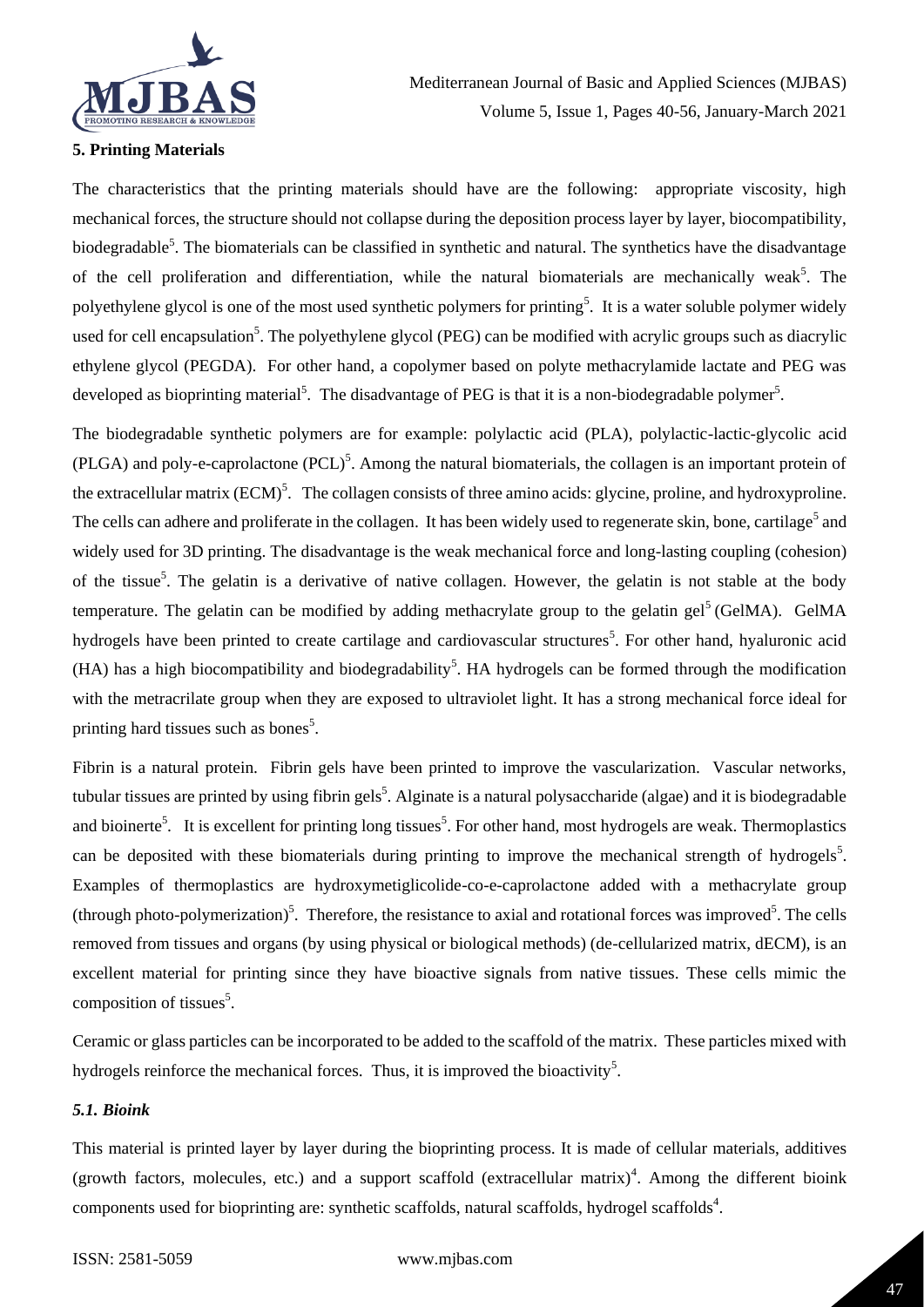

The specific properties of a bioink depend of the mode of printing, the type of tissue and the cell concentration for a given bioink. For example, inkjet prints require low viscosity, low thermal conductivity and low temperature. For other hand, extrusion prints can withstand high viscosities but it presents the problem of possible cell distortion<sup>4</sup>. A balance must be taken between obtaining the respective structural properties required without affecting the cell viability<sup>4</sup>.

Therefore, there is an optimal concentration range of bioink, where the increase of the cell concentration can affect the cell viability affecting the cell migration and diffusion $4$ .

#### *Bioink scaffolds*

It should provide cells with secure fixation and protection from the mechanical and thermal stresses of the printing. It should also support cell growth and proliferation without affecting the cell phenotype<sup>4</sup>.

The biocompatibility is the biggest limiting factor for the scaffolds. They should be cytocompatible without causing immune response, inflammatory response or premature differentiation of the cell stem<sup>4</sup>.

#### *Hidrogels scaffolds*

It is currently one of the most used. They can mimic the extracellular environment of the tissue and can absorb water<sup>4</sup>. These scaffolds are moldable polymers and they have been produced from a wide range of components such as collagen, fibrin, algae and some other materials<sup>4</sup>.

For example, it has been applied in contact lenses and biological adhesives such as polyethylene glycol polymer<sup>4</sup>. It is also used to form aortic valve ducts. There are two techniques regarding their use: they can be printed firstly, and after the cells are deposited (keratinocytes, corneocytes, fibroblasts), or they can be printed with the cells already suspended in the hydrogel matrix<sup>4</sup>. For example, a bionic ear could be constructed by means of the hydrogel matrix by placing algae (alginate) with corneocytes around an inductive coil antenna. Therefore, it could receive electromagnetic signals over a wide frequency range<sup>4</sup>.

*Main characteristics:* It is composed of hydrophilic polymers linked through covalent bonds or through intermolecular attractions. The hydrophilicity allows easy exchange of gases and nutrients, high biocompatibility, and easily modifiable. Besides, it has low mechanical properties and cell culture (sediment). The viscosity is adjustable by adding other factors<sup>4</sup>.

*Synthetic scaffolds:* Examples of synthetic scaffolds include polyethylene glycol such as PEG diacrylate and polyacrylamide gels<sup>4</sup>. The advantage of these bioinks is the ability to manipulate their physical and chemical properties<sup>4</sup>. One of the disadvantages is the low cellular interaction. They synthetic scaffolds also do not effectively mimic the biological environment of the tissue $4$ .

*Main characteristics:* It is derived from natural and synthetic sources such as polyethylene glycol (PEG), PEG diacrilate (PEGDA) and polyacrylamide gels (PAAm). The synthetic scaffold is easily modifiable, composed of functional groups and presents non-immunogecity. It does not have a good cell coupling. Besides, PEG has low viscosity and pluronic acid has high viscosity $4$ .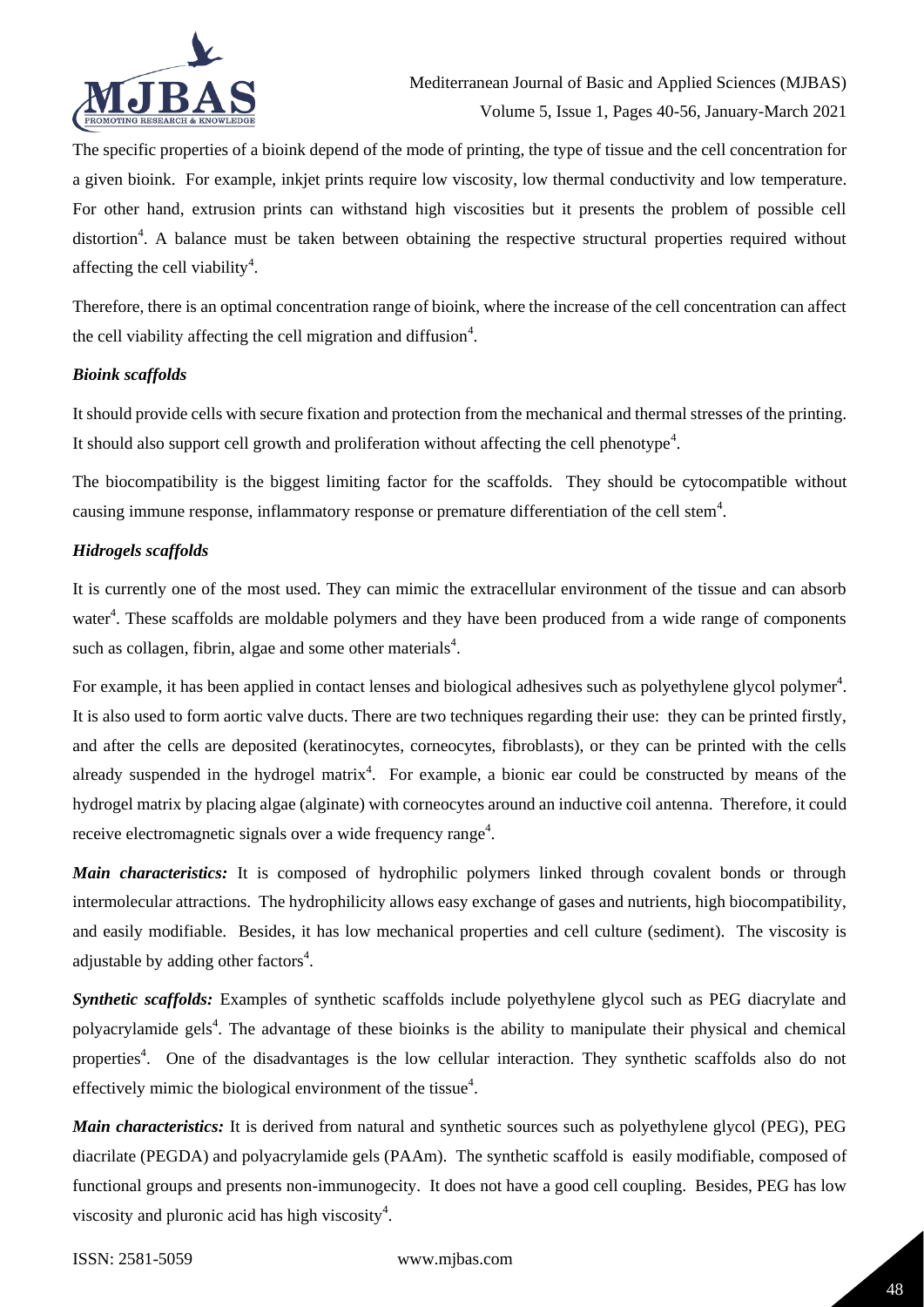

*Natural scaffolds:* These scaffolds include polymers such as gelatin, collagen, fibrin, algae (alginate) and other natural polymers<sup>4</sup>. They have the advantage of their high cell viability, biocompatibility and cell growth compared to synthetic bioinks. A disadvantage is that natural bioink does not support remodeling and elasticity compared to synthetic bioink<sup>4</sup>. For example, gelatin and aginate have low resolution<sup>4</sup>. However, natural and synthetic bioink compounds can be formed to improve the resolution $4$ .

*Main characteristics:* It is made with biological materials such as collagen, fibrin, hyaluronic acid. It is also highly biocompatible with limited Modification. Gelatin and fibrinogen have low viscosity while hyaluronic acid has high viscosity and silk has high viscosity $4$ .

A resume of the materials used for the biofabrication of tissues and organs through 3D bioprinting<sup>5</sup> is as follows:

**Tissue construction.- Biomaterials:** Alginate, gelatin, agarose, calcium salts of polyphosphate; **Cells:** sarcoma cells of human osteogenic; **Applications:** high rate of cell proliferation, Young's modulus reduced.

**Scaffold of osteochondral tissue.- Biomaterials:** PCL, alginate; **Cells:** osteoblasts, chondrocytes; **Applications:** mechanical properties improved, high cell viability.

**Osteochondral models.- Biomaterials:** Gelatin, methacrylamide and PLA microcarries; **Cells:** chondrocytes, osteoblasts; **Applications:** better mechanical properties, high cell viability.

**Atrial cartilage.- Biomaterials:** Collagen; **Cells:** chondrocytes; **Applications:** specific morphology of the patient, live neocartilage formation.

**Human skin.- Biomaterials:** Collagen; **Cells:** fibroblasts and keratinocytes; **Applications:** Good retention, high cell viability, good morphological and biological imitation of the human tissue.

**Aortic valve.- Biomaterials:** PEGDA + alginate; **Cells:** aortic pig VICs; **Applications:** high cell viability, heterogeneous mechanical forces. **Biomaterials:** alginate-gelatin; **Cells:** aortic pig VICs, human aortic roots SMCs; **Applications:** high cell viability, phenotype retention, good cell dispersion. **Biomaterials:** Metacrilate HA and GelMA; **Cells:** HAVICs; **Applications:** high cell viability.

**Bionic ear.- Biomaterials:** alginate + chondrocytes (ear), AgNP-silicone (antenna-coil); **Cells:** Chondrocytes; **Applications:** high cell viability, neocartilage formation.

**Similar tissues.- Biomaterials:** Decellularized cartilage tissues, heart tissues, adipose tissue; **Cells:** hASCs, hTMSCs; **Applications:** high cell viability, ECM formation.

**Neural cellular structures.- Biomaterials:** collagen, fibrin gel; **Cells:** Hippocampal and cortical cells, NTw neuronal cells; **Applications:** Healthy cellular electrophysiological structures.

#### *5.2. Differentiation of the stem cell in the printing*

One of the biggest advantages of 3D printing is the ability to influence the differentiation of the cell stem in the multiple stages of the process<sup>4</sup>. Thus, the selection of the source of the cell stem, printing method, scaffold, additive factors, incubation process can influence the differentiation of the cell stem towards a specific target of the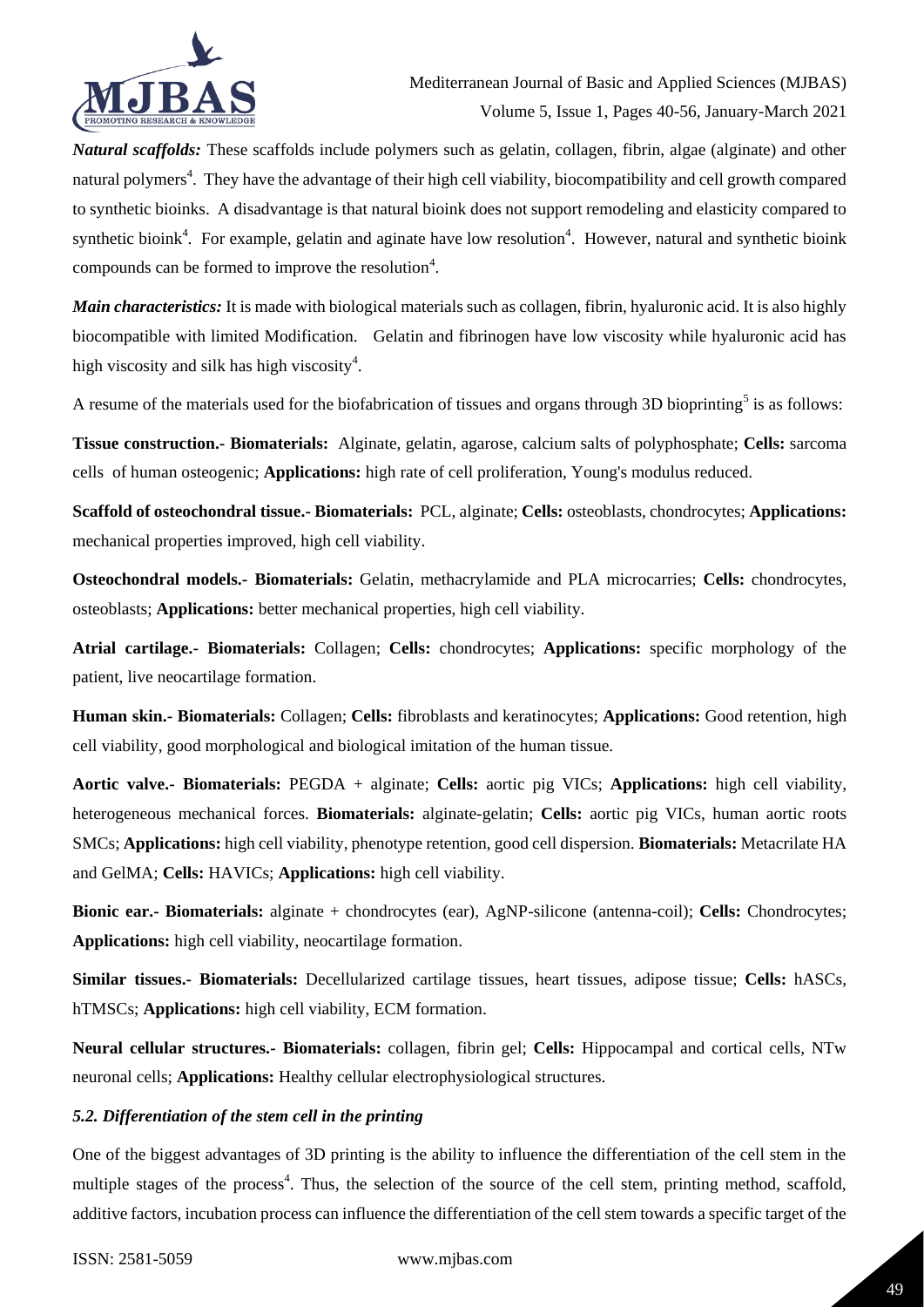

tissue<sup>4</sup>. The use of a cell stem also influences the immunotolerance and expansion once it is implanted in the tissue<sup>4</sup>.

*Sources of cell stem.-* The three main sources used are the following: embryonic cell stem (high degree of multipotence but it has ethical and immunogenicity aspects), mesenchymal cell stem (it stimulates the immunotolerance with low degree of multipotence), and pluripotent cell stem (it has a high degree of multipotence but it promotes tumorigeneis according to some studies) $<sup>4</sup>$ .</sup>

**Printing method.** The tensions in each printing technique can influence the differentiation of the cell stem<sup>4</sup>. For example, the mechanical pressure in the inkjet printing influences the differentiation of the mesenchymal cell stem to form cartilage and bones<sup>4</sup>. For other hand, shear forces in the extrusion printing influence the differentiation in endothelial tissues and bones. Laser printing preserves multipotence and it uses another method to stimulate the differentiation as mentioned previously<sup>4</sup>.

*Additive factors.-* These factors must be added to the bioink before the printing or to the printed tissue before the maturation process<sup>4</sup>. These factors influence the differentiation of the cell stem. Examples of these factors are: FGF, PDGF, morphogenetic proteins, etc<sup>4</sup>. Other factors that influence the differentiation of the cell stem include dexamethasone, ascorbic acid<sup>4</sup>.

Small spheres of polymers (microcarriers) have been shown to promote the differentiation when they are added to the bioink giving it adhesion and fixation<sup>4</sup>.

*Biopolymers.-* Hidrogels and biopolymers are not always suitable for printing methods. One of the options is to combine substances to maximize the usefulness of polymers<sup>4</sup>. For example, Atala and his colleagues included polymers to a scaffold hydrogel containing progenitor cells. Thus, it was possible to incorporate tri-calcium phosphate into gelatin and hyaluronic acid to the bioink for bone printing<sup>4</sup>.

It is necessary to improve the efficiency of the printing process and the selection of biopolymers. Therefore, it is possible to enhance the cell density without cell distortion after printing.

*Vascularity.-* One of the biggest complications is the creation of vascular networks in the implantation of tissues to achieve its functionality. It is very important for the delivery of nutrients and the expulsion of sweat or waste. Thus, it contributes to the formation of complete tissues. The size of the vascular networks is around 100-200  $\mu$ m<sup>4</sup>.

For other hand, the printing of capillary vessels (vascularity) has limitations in terms of resolution and speed<sup>4</sup>. The capillary vessels must have a dimension of 3  $\mu$ m while the highest resolution of a laser printer is 20  $\mu$ m<sup>4</sup>. In addition, the printing time is important for the cell viability.

Scaffold fibrin (dermis) and human microvascular endothelial cells have been used for vascularity<sup>2</sup>.

One of the options is to perform vascularization live by incorporating angiogenic growth factors and bioinks. Therefore, it improves the vascularization growth<sup>4</sup>. Vascular network of synthetic origin<sup>4</sup> can be used as another alternative. It is under investigation the development of vascular network which allow the functionality of the implanted tissue.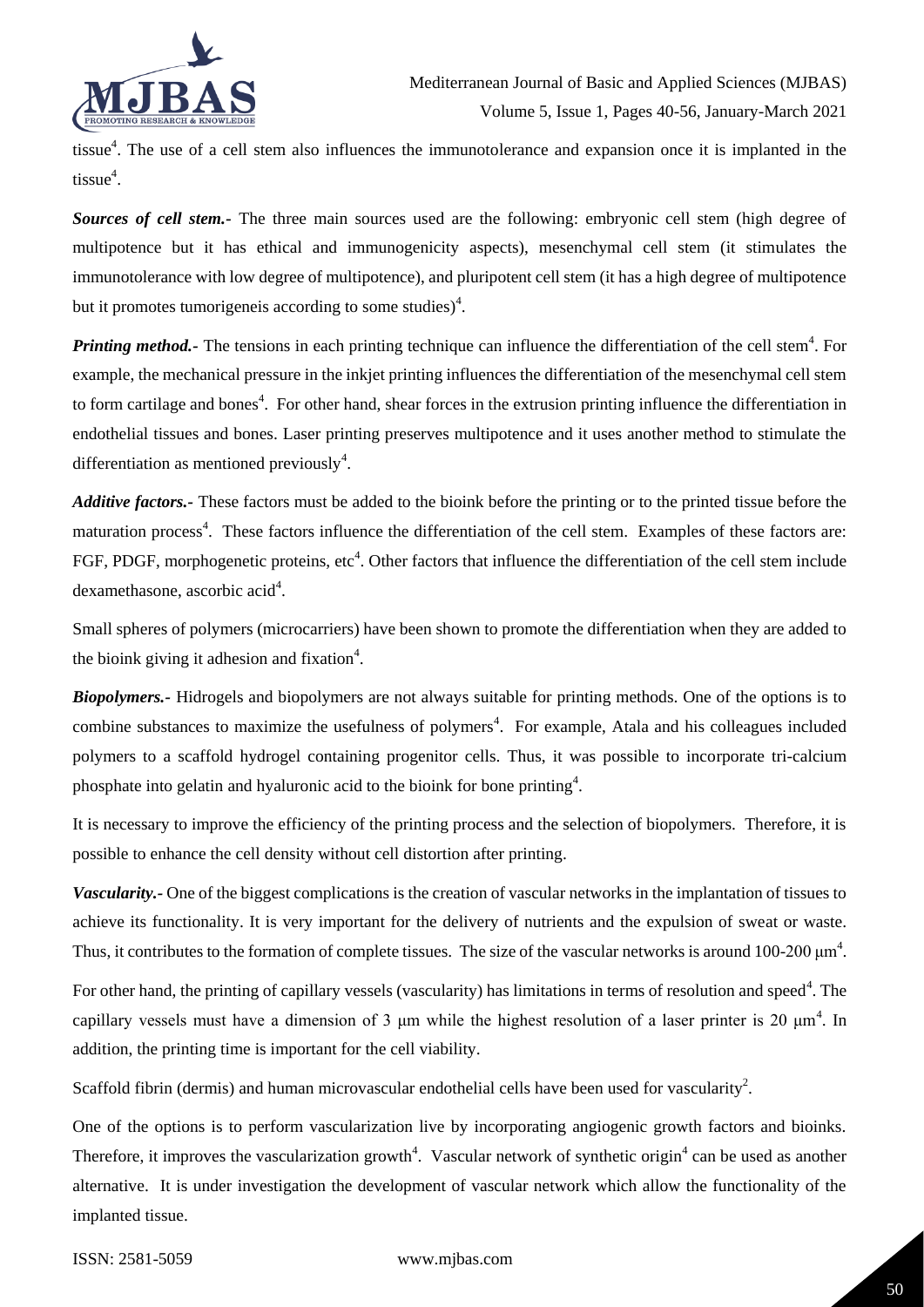

One of the techniques is to create sunken channels in the hydrogels through 3D printing<sup>5</sup>.

## **6. Clinical 3D Bioprinting**



Fig.7. Epidermis and Dermis<sup>30</sup>

Live cell culture is much faster. It is a pore technology obtained with a 3D bioprinter. It allows regulating the porosity of the dermis and epidermis. Therefore, it is possible to orient the cell according to its size and shape<sup>30</sup>.

Dermis-Epidermis cells are obtained with a biopsy of the Patient (3 \* 2 cm). Then, an enzyme is placed to perform dermoepidermal separation. Thus, the epidermal cells are separated and isolated in a medium enriched with platelets from the patient<sup>30</sup>.



Fig.8. Biopsy of the patient<sup>30</sup>

Then, the gel preparation is carried out with collagen, hyaluronic acid and chitosan. Subsequently, the patient's cells and their platelet-enriched plasma are placed. The dermis and epidermis are printed with the gel and the cells according to the desired size and thickness, and to the case of the patient $30$ .

Then, the gel preparation is carried out with collagen, hyaluronic acid and chitosan. Subsequently, the patient's cells and their platelet-enriched plasma are placed. The dermis and epidermis are printed with the gel and the cells according to the desired size and thickness, and to the case of the patient $30$ .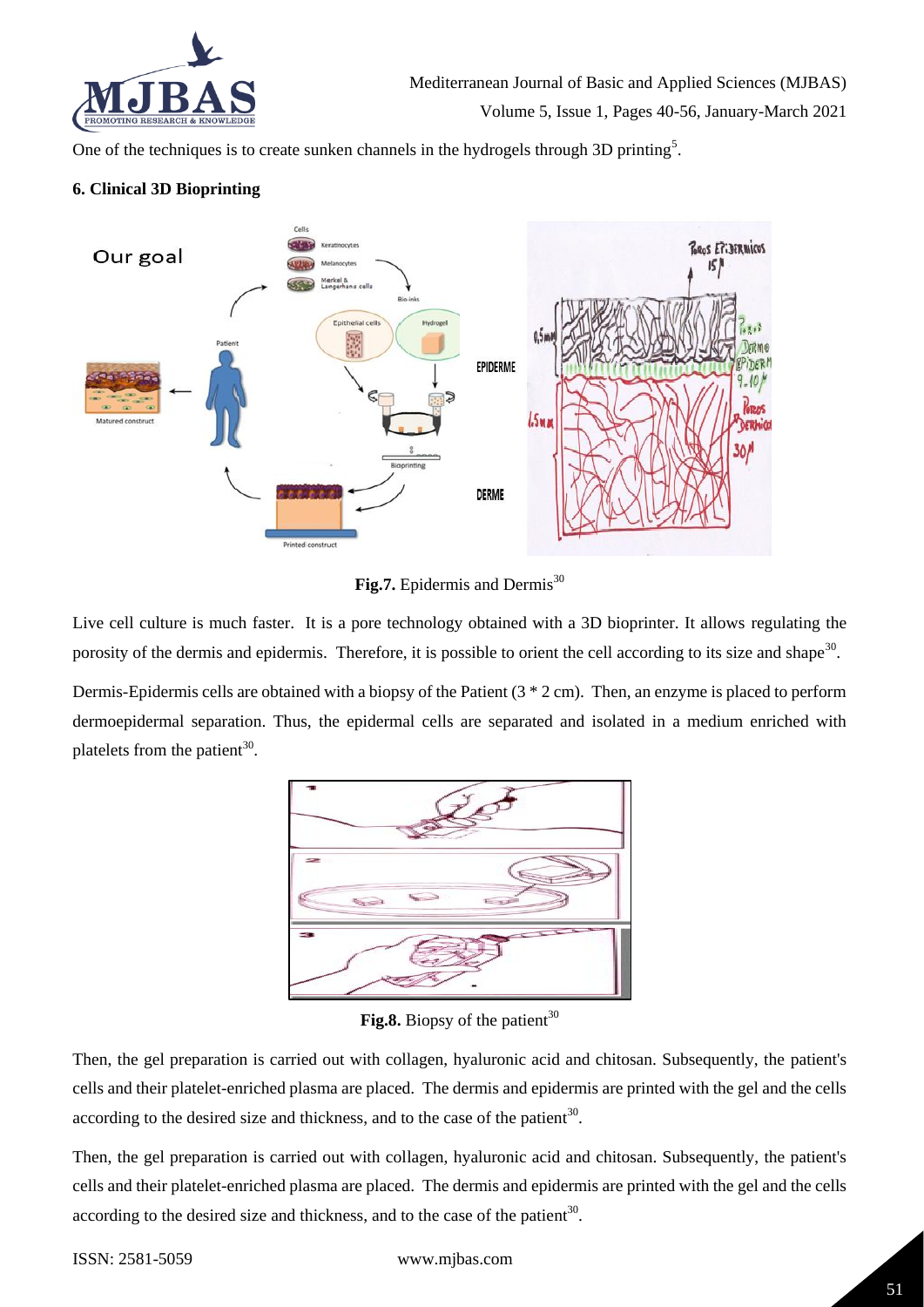



Fig.9. Gel preparation<sup>30</sup>

The printer is a sterile flow printer with adjustable temperature that allows rapid drying of the skin sheets. The dermis is done of collagen and chitosan and hyaluronic acid. The epidermis is constituted of the same plus epithelial cells and platelet rich plasma of the patient. The ink can be improved to maintain the viability and proliferation of the epidermal cells during printing<sup>30</sup>.







**Fig.10.** 3D Bioprinter and the gel obtained

For other hand, there are also the hyalomatrix for superficial implants. It is a silastic (superficial) membrane with hyaluronic acid fibers (deeper). Besides, there is also the prompt sheet:  $10 * 10$  cm esterified hyaluronic acid membrane. It uses the technology of micropores of 40 microns. The pore technology is essential for vascularization and waste disposal and interconnectivity. The keratinocytes, fibroblasts and endothelial cells need pores of different sizes<sup>30</sup>.



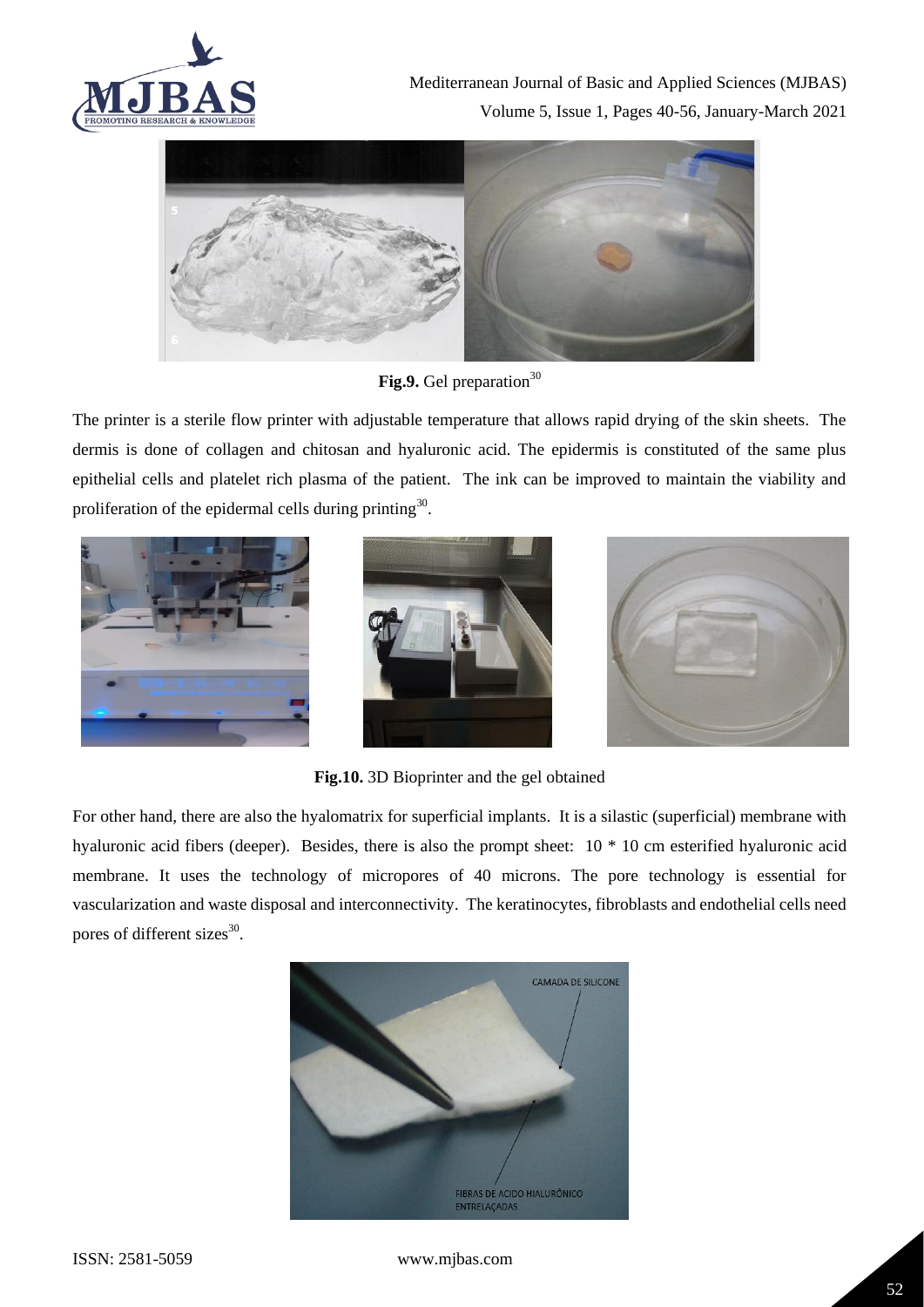

## **HYALOMATRIX**



Fig.11. Hyalomatrix<sup>30</sup>



Fig.12. Prompt Sheet<sup>30</sup>

## **7. Conclusions and recommendations**

The 3D printing has a lot of applications in engineering, industry and medicine. In Medicine, the most important application is the tissue and organ engineering. With respect to the tissue engineering, it has advanced much for the manufacture of skin and grafting. Also, it has important contributions for conducting scientific experimentation in the evaluation and discovery of drugs, skin disorders and diseases<sup>1</sup>.

Before the technology of 3D bioprinting, the conventional methods of tissue engineering (without 3D bio-printers) were used. Nevertheless, it had little spatial relationship between the individual elements (cells) of the desired tissue<sup>4</sup>. With the 3D bio-printing technique, it was possible to improve both spatial resolution and reproducibility and to obtain the optimal conditions for cell incubation and maturation.

The 3D bioprinting allows the respective aggregation layer by layer of the cells and the organization of multiple types in a desired structure<sup>5</sup>. The respective cell culture is performed in vitro  $(3 \text{ to } 4 \text{ weeks})$ , allowing the respective growth and maturation to achieve the desired tissue. After, the tissue implantation is performed. The bioprinting technique consists of 3 stages: software development (use of PC, image acquisition and software) for the tissue or organ design and the control of cell deposition, printing (cell and hydrogel deposition), and maturation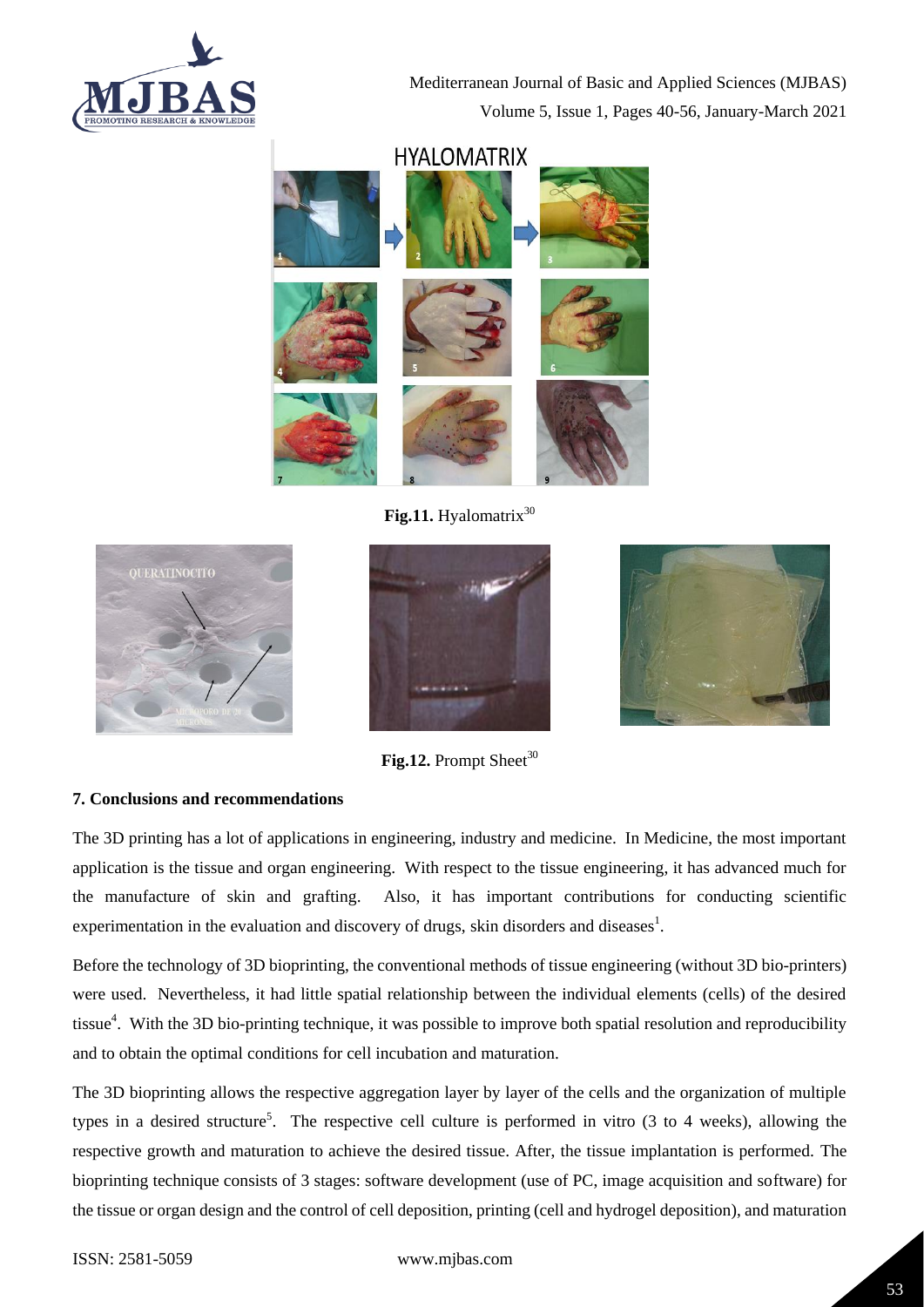

of the tissue or organ (incubation or the use of a bio-reactor). This last stage involves the use of biological techniques of cell assembly, fusion or aggregation (use of a reactor)<sup>3</sup>. Then, the respective implantation of the tissue in the skin would be performed. It is also possible to perform the implantation of the tissue in the skin avoiding the incubation process (clinical bioprinting). Thus, it is possible to avoid the incubation stage and the maturation time for the tissue (3 to 4 weeks). Therefore, the skin is implanted directly from the printing to the patient. Among the different bioink components used for bioprinting are: synthetic scaffolds, natural scaffolds, hydrogel scaffolds<sup>4</sup>. Respect to the printing techniques, there are the following: 3D bioprinting inkjet, 3D bioprinting microextrusion, 3D bioprinting laser. The microextrusion 3D bioprinting is the most used for the advantages that it offers to the cell deposition and spatial resolution. In resume, 3D bioprinting is of great importance in the field of biomedicine. For example, organ transplantation is one of the biggest treatments in medicine for many organ disorders. Thus, the supply of donors is limited and the biofabrication of organs and tissues can help for the respective transplant<sup>5</sup>.

## **Bibliography**

1.- Lee, Singh, Trasatti, Bjornsson, Xu, Nga Tran, Yoo, Dai, Karande, Designd and Fabrication of Human Skin by Three-Dimensional Bioprinting vol. 20, #6, 2014.

2.- Gao, Cui, Three-dimensional bioprinting in tissue engineering and regenerative medicine, Biotechnol Lett, October 2015.

3.- Mironov, Reis, Derby, Bioprinting: A Beginning, Tissue Engineering vol.12, #4, 2006.

4.- Bishop, Mostafa, Pakvasa, Luu, Lee, Moriatis, Ameer, Tong-Chuan He, Russel Reid, 3-D bioprinting technologies in tissue engineering and regenerative medicine: Current and future trends, Genes Dis. Dec 2017.

5.- Xia, Ye, Tissue and Organ 3D Bioprinting, SLAS Technology, vol. 23 (4), 2018.

6.- Yong Leng Chuan, Shivani Amish Kumar Pandya, Fabrication of Non-Implant 3D Printed Skin, MATEC Web of Conferences 152, 02016 (2018).

7.- Alfredo Gragnani, Jeffrey Morgan, Lydia Ferreira, Experimental model of cultured keratinocytes, Cir Bras 2003, Vol 18.

8.- Billiet, Vandenhaute, Schelfhout, Vlierberghe, Dubruel, A review of trends and limitations in hydrogel-rapid prototyping for tissue engineering, Elsevier, Biomaterials 33, 6020-6041, 2012.

9.- Gu Qi, Jie, YangJie, Liu, Gordon, Zhou Qi, Three-dimensional bio-printing, Science China, Life Sciences, vol.58, No. 5: 411-419, May 2015.

10.- Boland, Xu, Damon, Cui, Application of inkjet printing to tissue engineering, Biotec.., 910-917, July 2006.

11.- Brian Derby, Printing and Prototyping of Tissues and Scaffolds, Science, vol. 338, November 2012.

12.- Fu-Yu Hsieh, Shan-hui Hsu, 3D bioprinting: A new insight into the therapeutic strategy of neural tissue regeneration, Organogenesis, 11:153, 2015.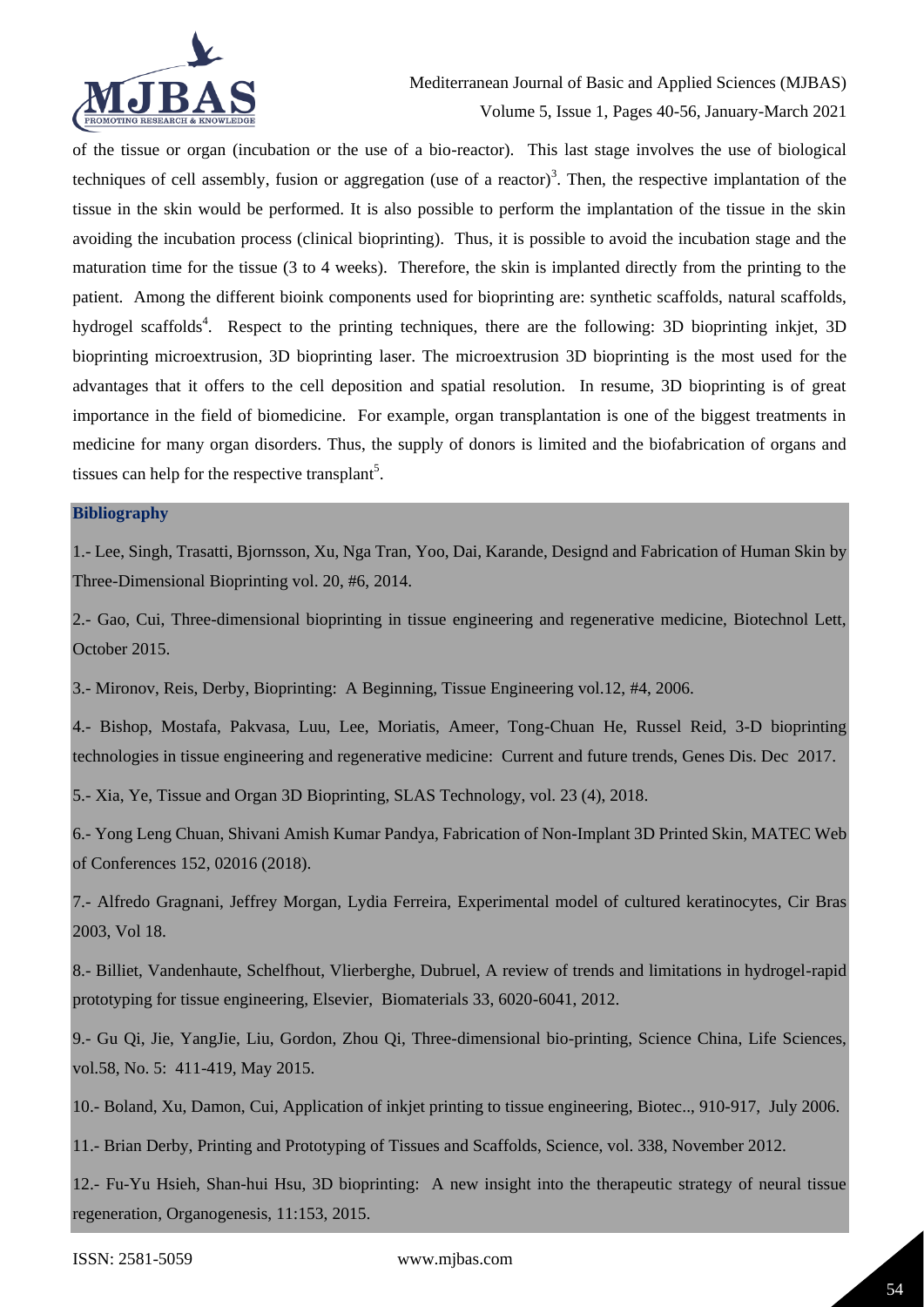

13.- Marie-Noëlle Giraud, Anne, Géraldine Guex, Hendrik T. Tevaearal, Cell Therapies for Heart Function Recovery: Focus on Myocardial Tissue Engineering and Nanotechnologies, Cardiology Research and Practice, 2012, Article ID 971614, 10 pages.

14.- Payam Akhyari, Hiroyuki Kamiya, Axel Haverich, Matthias Karck, Artur Lichtenberg, Myocardial tissue engineering: the extracelular matrix, Elsevier, European Journal of Cardio-thoracic Surgery 34 (2008) 229-241.

15.- Steinhoff, Stock, Najibulla Karim, Mertsching, Timke, Mellis, Pethig, Haverich, Bader, Tissue Engineering of Pulmonary Heart Valve on Allogenic Acellular Matrix Conduits: In Vivo Restoraton of Valve Tissue, American Heart Association, 2000, 102, 50-55.

16.- Ott, Goh, Black, Kren, Perfusion-decellularized matrix: Using nature's platform to engineer a bio artificial heart, Nature Medicine, March 2008.

17.- Grabarcyk, Przybyszewska, Sodium Alginate/Gelatine Hydrogels for Direct Bioprinting-The Effect of Composition Selection and Applied Solvents on the Bioink Properties, Materials, August 2019.

18.- Leberfinger, Dinda, Yang Wu, Koduru, Veli Ozbolat, Ravnic, Ibrahim Ozbolat, Bióprinting functional tissues, Elsevier, Acta Biomaterialia, Januar 2019.

19.- Enrique Ortega, Andrés García, Alpha Espinoza, Carmen Escobedo, Accurate Calibration in Multi-Material 3D Bioprinting for Tissue Engineering, Materials, August 2018.

20.- Datta, Barui, Yang Wu, Veli Ozbolat, Moncal, Ibrahim Ozbolat, Essential steps in bioprinting: From pre-to post-bioprinting, Elsevier, Biotechnology Advances, 2018.

21.-Leberfinger, Ravnic, Dhawan, Ibrahim Ozbolat, Concise Review: Bioprinting of Stem Cells for Transplantable Tissue Fabrication, Manufacturing for Regenerative Medicine, Stem Cells Translational Medicine, Wiley Periodicals 2017.

22.- Ali, Hosseini, Vainio, Taïed, Cario-André, Rezvani, Skin equivalents: skin from reconstruction as models to study skin development and diseases, British Journal of Dermatology, April 2015.

23.- Fatemeh Abedini, Factors involved in Tissue Regeneration, Journal of Regenerative Medicine, July 2016.

24.- Matthew Randall, Astrid Jüngel, Markus Rimann, Karin Kozak, Advances in the Biofabrication of 3D Skin in vitro: Healthy and Pathological Models, Frontiers in Bioengineering and Biotechnology, October 2018.

25.- Gangatirkar, Paquet-Fifield, Li, Rossi, Kaur, Establishment of 3D organotypic cultures using human neonatal epidermal cells, Nature Protocols, Vol.2, No.1, 2007.

26.- Hacioglu, Yilmazer, Ustundag, 3D Printing for Tissue Engineering Applications, Journal of Polytechnic, 2018, 21 (1), 221-227.

27.- Kacarevic, Rider, Alkildani, Retnasingh, Smeets, Jung, Ivanisevic, Barbeck, An Introduction to 3D Bioprinting: Possibilities, Challenges and Future Aspects, Materials, November 2018.